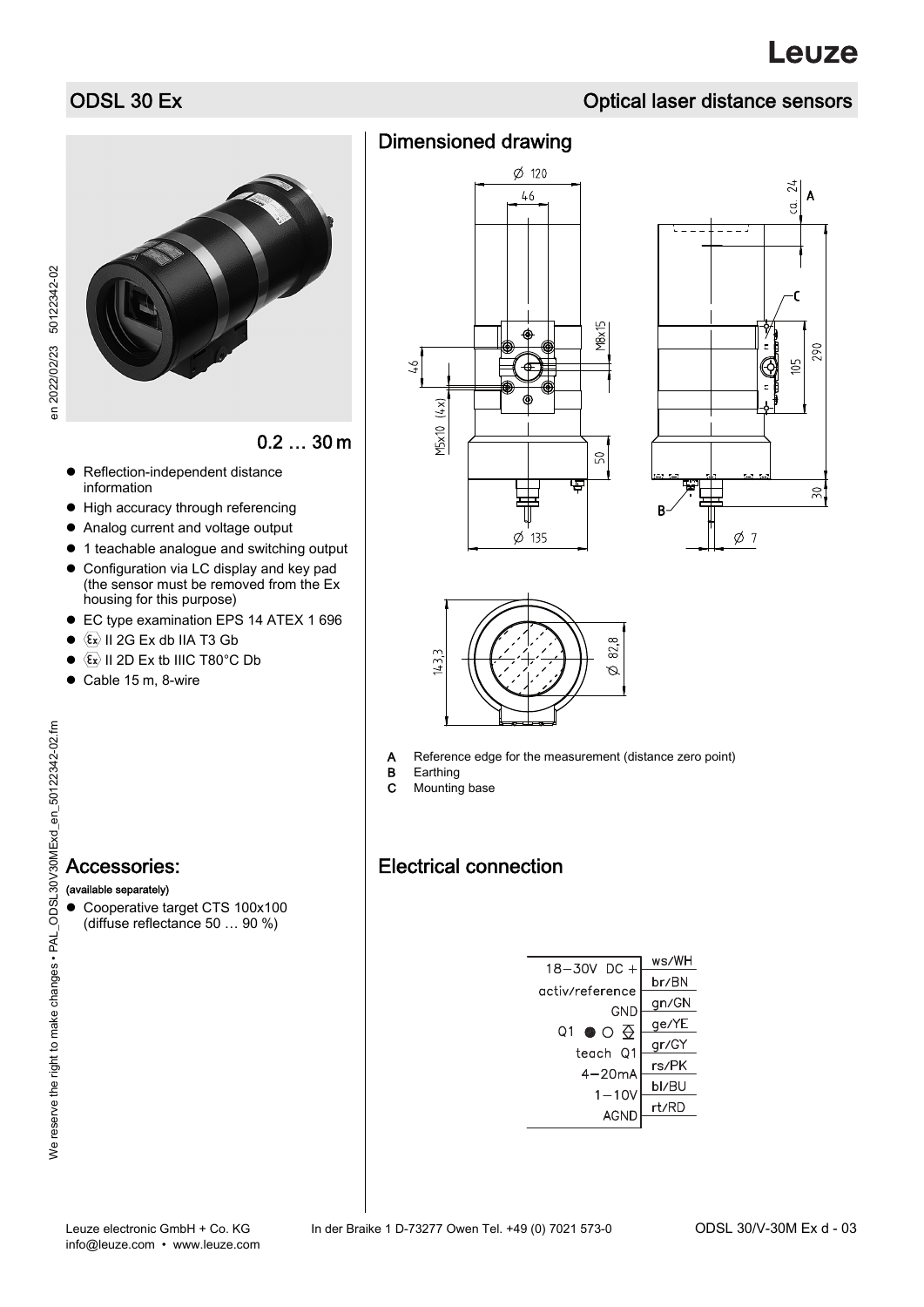# euze

# ODSL 30 Ex

# Technical data

### Optical data

Measurement range 1)

Resolution 2) Light source Laser<br>
Laser class 2 acc Wavelength 655 nm<br>
Max. output power 655 nm<br>
Mean nower 61 nm Max. output power Mean power Impulse duration and modulation frequencies

Error limits for current output, relative to measurement range end value  $3$ )<br>Accuracy <sup>1)</sup> Measurement range up to 2

Reproducibility 4) Systematic measurement error<br>Temperature drift Time behavior

Measurement time 5) Readiness delay

**Electrical data**<br>Operating voltage  $U_{\rm B}$  $Residual triple   
\nBox will triple   
\nPower consumption   
\n $\leq 4 \text{ W}$$ Power consumption<br>Switching output

Signal voltage high/low<br>Analog output

# **Indicators**<br>Green LED

Continuous light Ready<br>
Off No vol Off No voltage<br>
Continuous light Continuous Dight Continuous No voltage

#### Mechanical data

Housing Metal<br>Optics cover Class Optics cover<br>Weight Connection type

Environmental data

VDE protection class 7) Degree of protection IP 65<br>Standards applied IEC 60947-5-2 Standards applied

Temperature range 0 °C ... +45 °C

- 
- 2) Display and output resolution 0.1 mm configurable 3) In temperature range from 0 °C … +45 °C, measurement object ≥ 50x50 mm², with factory settings;
- 

different error limits apply at temperatures < 0 °C 4) Same object, identical environmental conditions

- 5) Configurable, depends on the object diffuse reflectance and on the max. detection range
- 6) 2=polarity reversal protection, 3=short circuit protection for all outputs<br>
6) 2=polarity reversal protection, 3=short circuit protection for all outputs<br>
7) Rating voltage 250 V AC

Rating voltage 250 V AC





18 ... 30 V DC (incl. residual ripple)  $\leq$  15 % of U<sub>B</sub> Switching output PNP transistor, high active (default), NPN transistor or push-pull through configuration Analog output RL ≥ 2 kΩ (voltage) RL ≤ 500 Ω (current)

Yellow LED Continuous light Object within teach-in measurement distance<br>Object outside the teach-in measurement dist Object outside the teach-in measurement distance

Approx. 6500 g<br>Cable 15m. 8-wire

Ambient temp. (operation/storage) -10 °C … +45 °C/-40 °C … +70 °C<br>Protective circuit <sup>6)</sup> 2, 3 2, 3 II, all-insulated<br>IP 65

- A Short range (no signal)
- B Object present<br>C Measurement r
- Measurement range
- D Object present
- E No object present (no signal) F Measurement distance

Order guide

With connection cable 15m, 8-wire ODSL 30/V-30M Ex d 50122319

Designation **Part no.** 

 $F(mm)$ 

## **Notes**

Analog output:

The analog output is factory-set to 200 to 5000mm with calibrated current output. To adapt the configuration, the sensor must be removed from the Ex housing.

### Teaching procedure (factory setting):

Position the measurement object at the desired measurement distance. Apply  $+U_B$  to the teach input. Take teach input back to GND, switching output has now been taught. Edge on line teach Q1 teaches output Q1. During the teaching of Q1, yellow LED Q1 will flash.

### Activation/referencing input:

Referencing is carried out by applying the voltage (for a duration of about 300ms). If this process is activated before the measurement,

the highest possible accuracy is achieved.

#### Observe intended use!

 $\%$  This product is not a safety sensor and is not intended

- as personnel protection. The product may only be put into operation by competent persons.
- Only use the product in accordance with its intended use.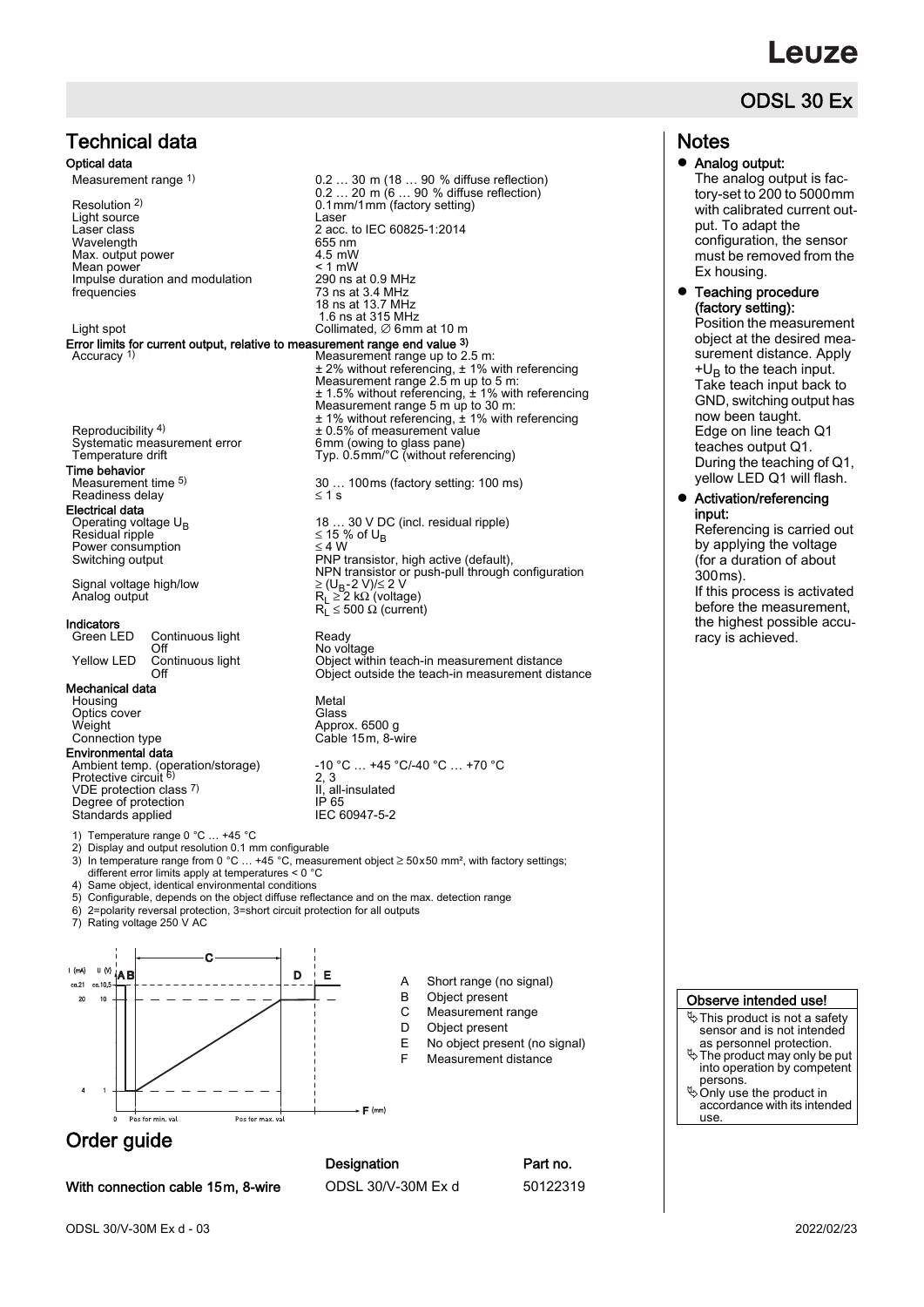# Notices for the safe use of sensors in potentially explosive areas

## Intended application range

The distance sensors of the ODSL 30 Ex d series contactlessly detect objects located in the light beam or that move through the light beam and measure the distance to these objects.

## Validity

The sensors have a housing that features pressure-proof encapsulation and can be used in these areas with these classifications:

| Device group | Device category | Equipment protection level | Zone    |
|--------------|-----------------|----------------------------|---------|
|              |                 | Gb                         | 7one 1  |
|              |                 |                            | 7one 21 |

| A ATTENTION!                                                                                                                                                                                                                                                                                                                                                                                                                                                                                                                                                                                                                                                                                                                 |
|------------------------------------------------------------------------------------------------------------------------------------------------------------------------------------------------------------------------------------------------------------------------------------------------------------------------------------------------------------------------------------------------------------------------------------------------------------------------------------------------------------------------------------------------------------------------------------------------------------------------------------------------------------------------------------------------------------------------------|
| $\&$ Check whether the equipment classification corresponds to the requirements of the application.<br>$\uppsi$ The devices are not suited for the protection of persons and may not be used for emergency shutdown purposes.<br>$\&$ A safe operation is only possible if the equipment is used properly and for its intended purpose.<br>$\&$ Electrical equipment may endanger humans and (where applicable) animal health, and may threaten the safety of goods if<br>used incorrectly or under unfavorable conditions in potentially explosive areas.<br>$\%$ The applicable national regulations (e.g. EN 60079-14) for the configuration and installation of explosion-proof systems must<br>be observed without fail |

### Installation, commissioning

| $\&$ Electrical equipment may endanger humans and (where applicable) animal health, and may threaten the safety of goods if<br>used incorrectly and under unfavorable conditions in potentially explosive areas.<br>$\&$ A safe operation in potentially explosive areas is only possible if the equipment is used properly and for its intended purpose.                                                                                                                                                                                                                                   |  |
|---------------------------------------------------------------------------------------------------------------------------------------------------------------------------------------------------------------------------------------------------------------------------------------------------------------------------------------------------------------------------------------------------------------------------------------------------------------------------------------------------------------------------------------------------------------------------------------------|--|
| $\&$ The distance sensors of the ODSL 30 Ex d model must only be installed and maintained by trained electricians.<br>$\&$ When installing the sensors in Ex zones 1 and 21, the connection cable must be connected in a connection space with<br>increased safety Ex e, or outside the Ex area.<br>$\frac{1}{2}$ The housing must be connected at the marked external connection unit to the protective conductor system.<br>$\frac{1}{2}$ The respective applicable national regulations for the installation of electrical equipment in potentially explosive areas must<br>be observed. |  |

### **Maintenance**

No changes may be made to the devices of the ODSL 30 Ex d model for potentially explosive areas.

Repairs to the sensors may only be performed by persons trained for such work or by the manufacturer. Defective devices must be replaced immediately.

The housing must not be opened while the power is on! After switching off power, wait at least 10min. before opening the housing. Cyclical maintenance of the sensors is not necessary.

Depending on the environmental conditions, it may occasionally be necessary to clean the light-emission surfaces of the sensors. This cleaning must only be performed by persons trained for performing this task. A soft, damp cloth should be used for this purpose. Cleaning agents that contain solvents must not be used.

### Chemical resistance

The sensors of the ODSL 30 Ex d model demonstrate good resistance against many diluted acids and bases.

Exposure to organic solvents is possible only under certain circumstances and only for short periods of time.

Resistance to chemicals should be examined on a case by case basis.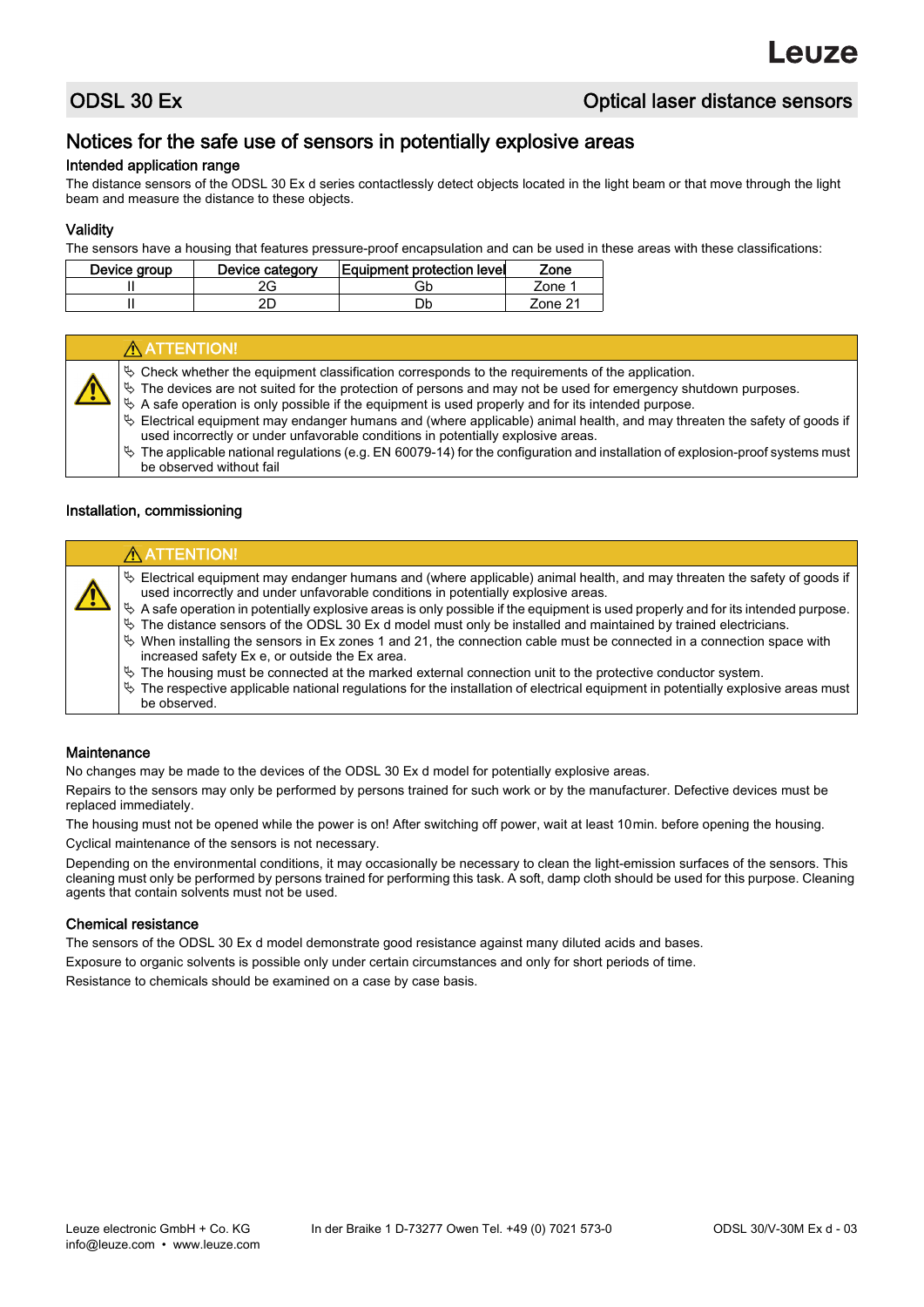ODSL 30 Ex

# Laser safety notices

|  | $\hat{\Lambda}$ ATTENTION, LASER RADIATION – CLASS 2 LASER PRODUCT |  |
|--|--------------------------------------------------------------------|--|
|--|--------------------------------------------------------------------|--|

### Do not stare into beam

The device satisfies the requirements of IEC/EN 60825-1:2014 safety regulations for a product of laser class 2 and complies with 21 CFR 1040.10 except for conformance with IEC 60825-1 Ed. 3., as described in Laser Notice No. 56, dated May 8, 2019.

- $\%$  Never look directly into the laser beam or in the direction of reflected laser beams!
- If you look into the beam path over a longer time period, there is a risk of injury to the retina.
- $\%$  Do not point the laser beam of the device at persons!
- $\%$  Interrupt the laser beam using a non-transparent, non-reflective object if the laser beam is accidentally directed towards a person.
- $\%$  When mounting and aligning the device, avoid reflections of the laser beam off reflective surfaces!
- $\%$  CAUTION! Use of controls or adjustments or performance of procedures other than specified herein may result in hazardous light exposure.
- $\%$  Observe the applicable statutory and local laser protection regulations.
- $\%$  The device must not be tampered with and must not be changed in any way.
- There are no user-serviceable parts inside the device. Repairs must only be performed by Leuze electronic GmbH + Co. KG.
- $\%$  The laser radiation emitted from the device is collimated. The laser is operated at various modulation frequencies. For light spot size, pulse power, pulse duration, modulation frequencies and wavelength, see Technical data.

### **NOTE**

A

### Affix laser information and warning signs!

Laser warning and laser information signs are affixed to the device (see  $\mathbb O$ ). In addition, self-adhesive laser warning and information signs (stick-on labels) are supplied in several languages (see  $\mathcal{D}$ ).

- $\&$  Affix the laser information sheet to the device in the language appropriate for the place of use.
- When using the device in the US, use the stick-on label with the "Complies with 21 CFR 1040.10" notice.  $\%$  Affix the laser information and warning signs near the device if no signs are attached to the device (e.g. because the device is too small) or if the attached laser information and warning signs are concealed due to the installation position. Affix the laser information and warning signs so that they are legible without exposing the reader to the laser radiation of the device or other optical radiation.